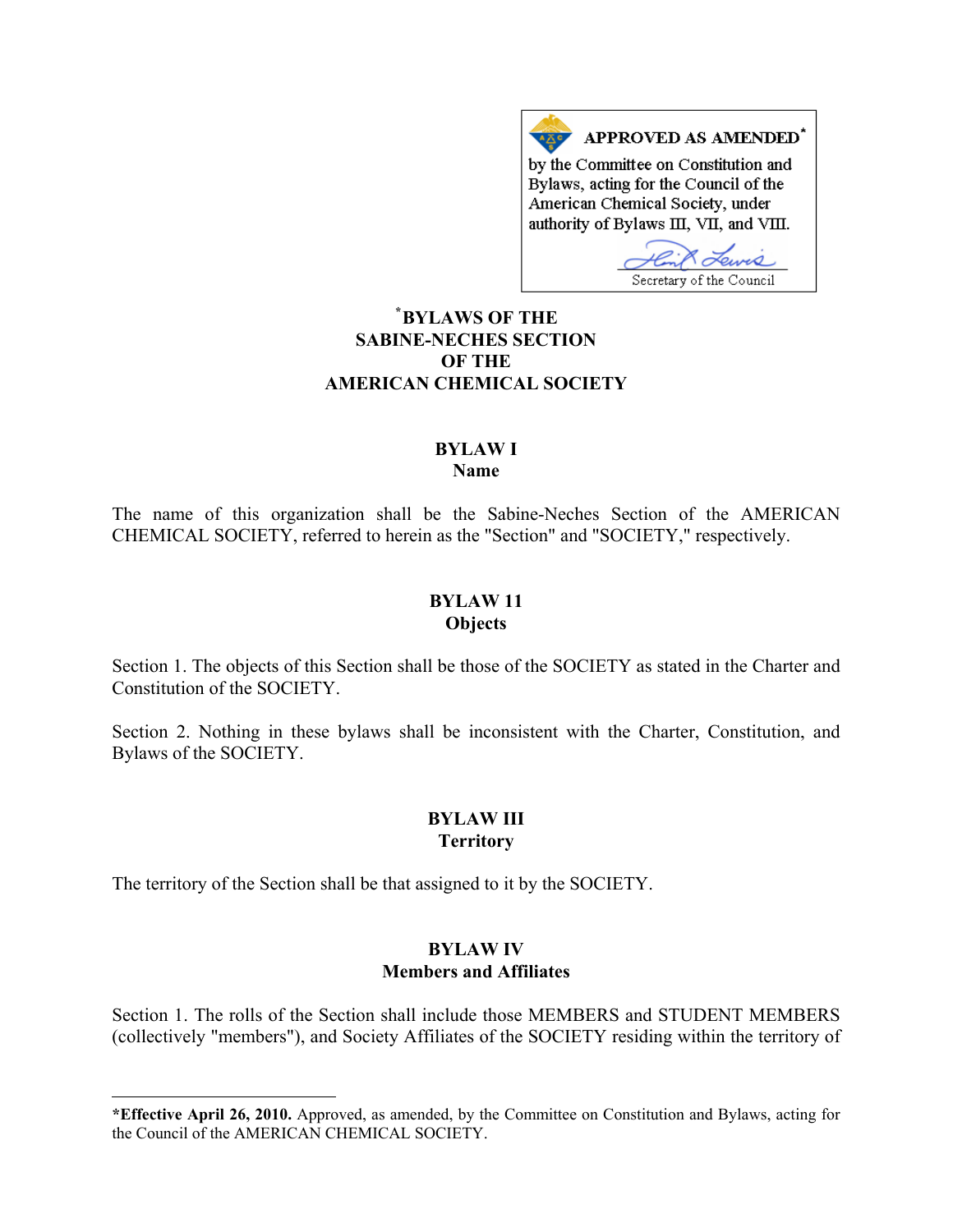the Section, provided that any exceptions to this rule shall be made in conformity with the Constitution and Bylaws of the SOCIETY.

Section 2. A STUDENT MEMBER may hold an elective position except Councilor or Alternate Councilor. A STUDENT MEMBER may not serve as a Temporary Substitute Councilor.

Section 3. The Section may have Local Section Affiliates as authorized in the Constitution and Bylaws of the SOCIETY.

Section 4. Local Section Affiliates shall have such rights and privileges as are accorded them by the Constitution and Bylaws of the SOCIETY. A Society Affiliate or Local Section Affiliate may not vote for or hold an elective position, or vote on Articles of Incorporation and bylaws. A Local Section Affiliate may not serve as a member of the Executive Committee; a Society Affiliate may not serve as a voting member of the Executive Committee.

#### **BYLAW V**

## **Officers, Organization and Manner of Election**

Section 1. The officers of this Section shall be a Chair, a Chair-Elect, a Secretary, and a Treasurer. The offices of Secretary and Treasurer may be held by the same person. The Section shall have Councilor(s) and Alternate Councilor(s) as provided in the Constitution and Bylaws of the SOCIETY. The officers, together with the Immediate Past Chair, the Councilors and the Alternate Councilors shall constitute the Executive Committee.

Section 2.

- a. The Chair shall appoint a Nominating Committee consisting of a Chair and two or more members not later than September of each year. Not more than one member of the Executive Committee may be a member of the Nominating Committee.
- b. The Nominating Committee shall nominate one or more nominees for each elective position for which a vacancy will occur or has occurred, and shall give notice of the slate to the members of the Section prior to October 15. For the purposes of this section, a vacancy shall be considered to exist if a member has been appointed to an office by the Executive Committee as provided in these bylaws.
- c. Nominations may also be made by the membership at a meeting of the Section, providing such nominations receive two seconds; or nominations may be mailed to the Secretary of the Section, signed in each case by three members of the Section. For inclusion on the ballot, nominations sent by mail must reach the Secretary not later than October 31. Only candidates who have agreed to serve if elected may be named on the ballot.
- d. Prior to November 5, the Secretary of the Section shall distribute to all members of the Section balloting materials indicating all the candidates and providing a mechanism to vote for additional candidates. Each voting member shall indicate the member's vote in accordance with the directions in the materials and mail, deliver or transmit it to the Secretary. The deadline for receipt by the Secretary shall not be less than three weeks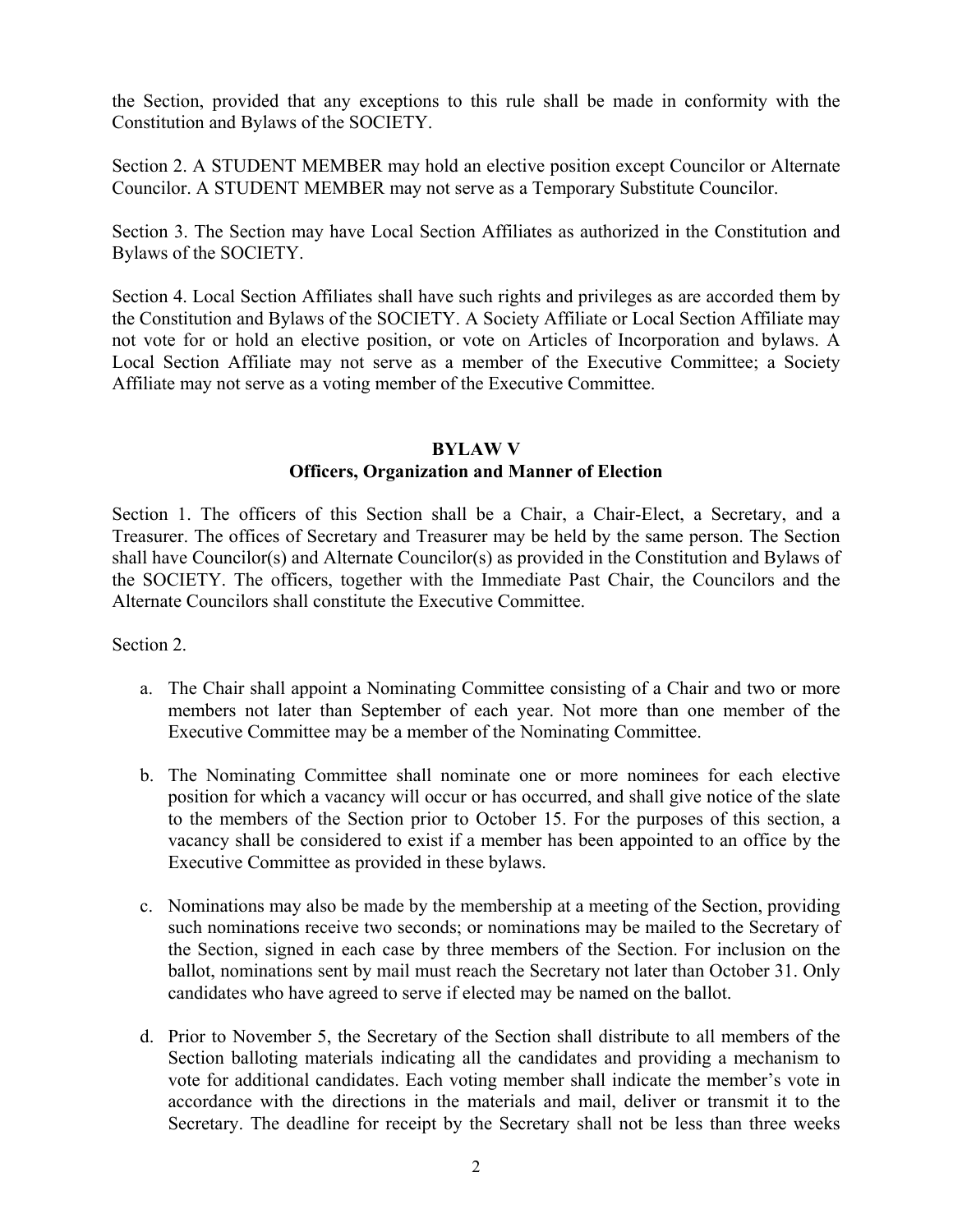after the ballot materials were distributed. Ballot procedures shall be as provided in the Bylaws of the SOCIETY.

- e. The Chair shall appoint as Tellers two or more members who are neither candidates for office nor members of the Executive Committee.
- f. All valid votes received by the Secretary before 7:30 p.m. on the day specified in the balloting materials shall be counted by the Tellers, who shall record the votes received by each candidate, and report the results of the balloting in writing to the Chair as soon as practical.
- g. In case of a tie vote for any elective office, the Chair shall forthwith proceed to decide by lot between the candidates.
- h. The Chair shall then certify the names of the individuals who have been elected to the various offices and who will serve in these offices for the ensuing term, to begin the following January 1. The members of the Section shall be promptly informed of the results of the election.

Section 3. The term of office of Chair, Chair-Elect, Secretary, and Treasurer, shall be for two years, or until their respective successors are qualified. The term of office for Councilor and Alternate Councilor shall be three years. All of these officers, with the exception of Chair and Chair-Elect, may be reelected, the Chair-Elect automatically succeeding to the office of Chair.

Section 4. In the event of a vacancy in the office of Chair, the Chair-Elect shall assume the added duties of the Chair for the remainder of the unexpired term. All other vacancies, except those of Councilor or Alternate Councilor, shall be filled by the Executive Committee from among the members by interim appointment for the period up to the next annual election, at which time the Section shall choose a member to complete the unexpired term, if any. In the event the office of Chair-Elect is filled by such interim appointment, the Section shall, at its next annual election, elect a member to fill the office of Chair-Elect, or the office of Chair if the Chair-Elect has succeeded or would ordinarily succeed on the following January 1 to such office. In the event of a vacancy in the office of Councilor or Alternate Councilor, the same procedures shall be followed except that only MEMBERS shall be eligible to hold these offices.

### **BYLAW VI Duties of Officers**

Section 1. The duties of the Chair, the Secretary, and the Treasurer shall be such as usually pertain to the offices they hold and also any other duties that may be specified by the Constitution and Bylaws of the SOCIETY and the bylaws of this Section. The Treasurer shall receive and deposit all funds paid to the Section, in the name of the Section, and shall disburse funds of the Section, such disbursements to be submitted for approval of the Executive Committee at their next following meeting if included in the Annual Budget, otherwise only upon vouchers approved in advance by the Executive Committee. The Treasurer shall submit a financial report to the Section no later than five weeks after the end of the calendar year.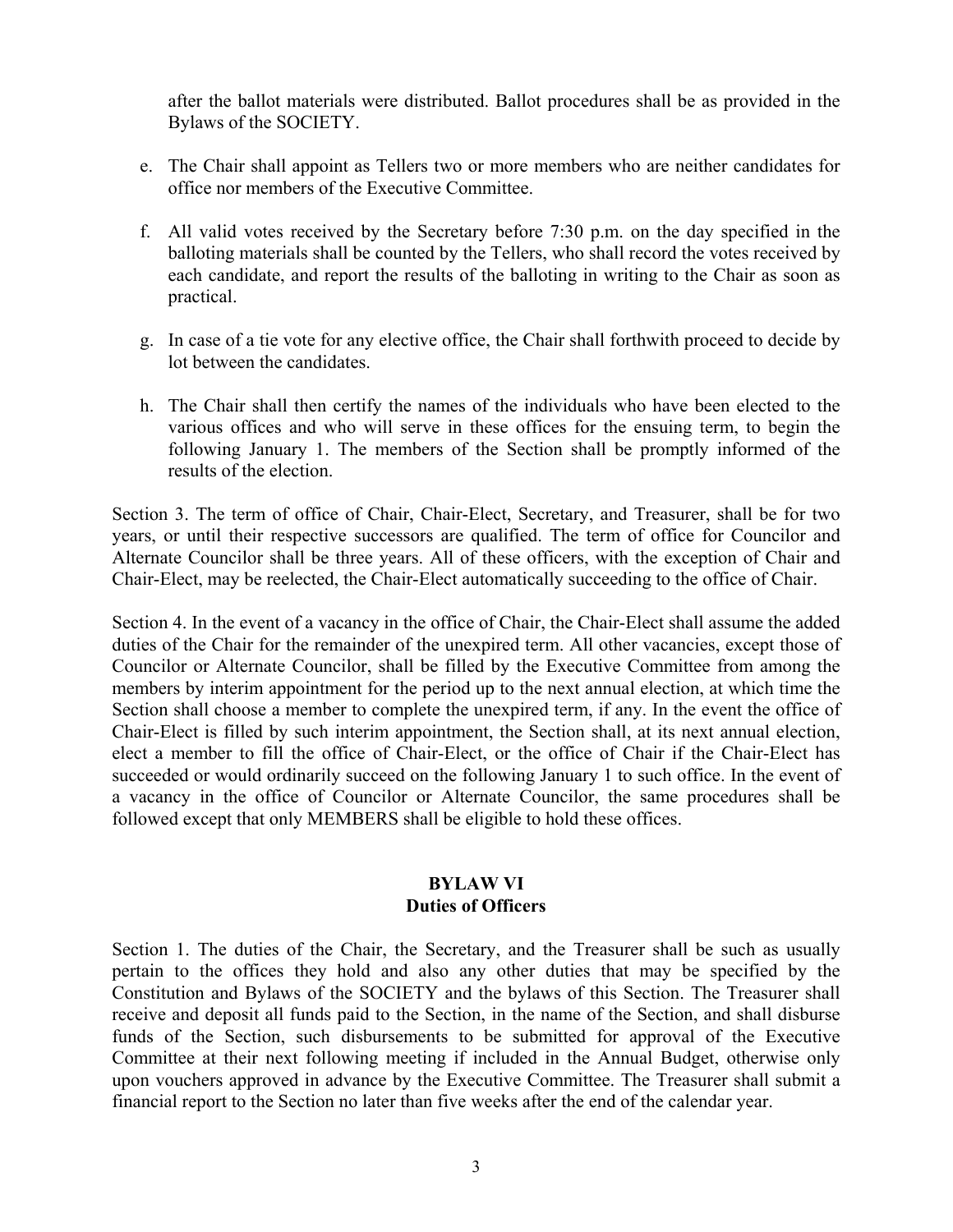In case the Chair is absent, the Chair-Elect shall assume the duties of the Chair.

Section 2. The Executive Committee shall be empowered to act for the Section in all matters except (1) the election of officers, other than as provided in Bylaw V, Section 4, and (2) the adoption of amendments to the bylaws. It shall act as an advisory body to the various committees of the Section.

The Executive Committee shall have the power to appoint an Editor and Business Manager for a Section publication to serve as required.

# **BYLAW VII Committees**

The Executive Committee shall establish committees as necessary for the proper operation of the Section.

## **BYLAW VIII Removal from Office**

Section 1. The Chair, Chair-Elect, Secretary, or Treasurer of the Section may be removed from office for neglect of the duties of the office or conduct injurious to the SOCIETY or the Section.

Section 2. Removal of an officer may be initiated by submission to the Chair of the Section of a petition signed by 10 members of the SOCIETY whose names appear on the official roll of the Section on the date the petition is submitted, or upon majority vote of the full membership of the Executive Committee of the Section. The petition or resolution shall specify the neglect of duty or injurious conduct for which removal is sought. In the event that removal of the Chair of the Section is sought, a petition may be submitted to the Chair-Elect, (or, if vacant, the Secretary). The Chair-Elect shall immediately assume all the duties of Chair and continue to act in such capacity until action on the matter is completed.

Section 3.

- a. If removal is sought by petition of members of the Section, the Chair and/or other members of the Executive Committee may meet with representatives of the petitioners to discuss the validity of the charges.
- b. The name of a petitioner may be removed from the list of petitioners at any time by that person submitting a signed request to the Chair. If, at any time, the number of remaining petitioners falls below the number specified in Section 2 of this bylaw, the petition shall be considered withdrawn, and no further action on it shall take place.
- c. Any member of the Executive Committee may request reconsideration of a Committee motion to remove an officer from office. If, upon reconsideration, the motion to remove fails to receive the affirmative votes of a majority of the full membership of the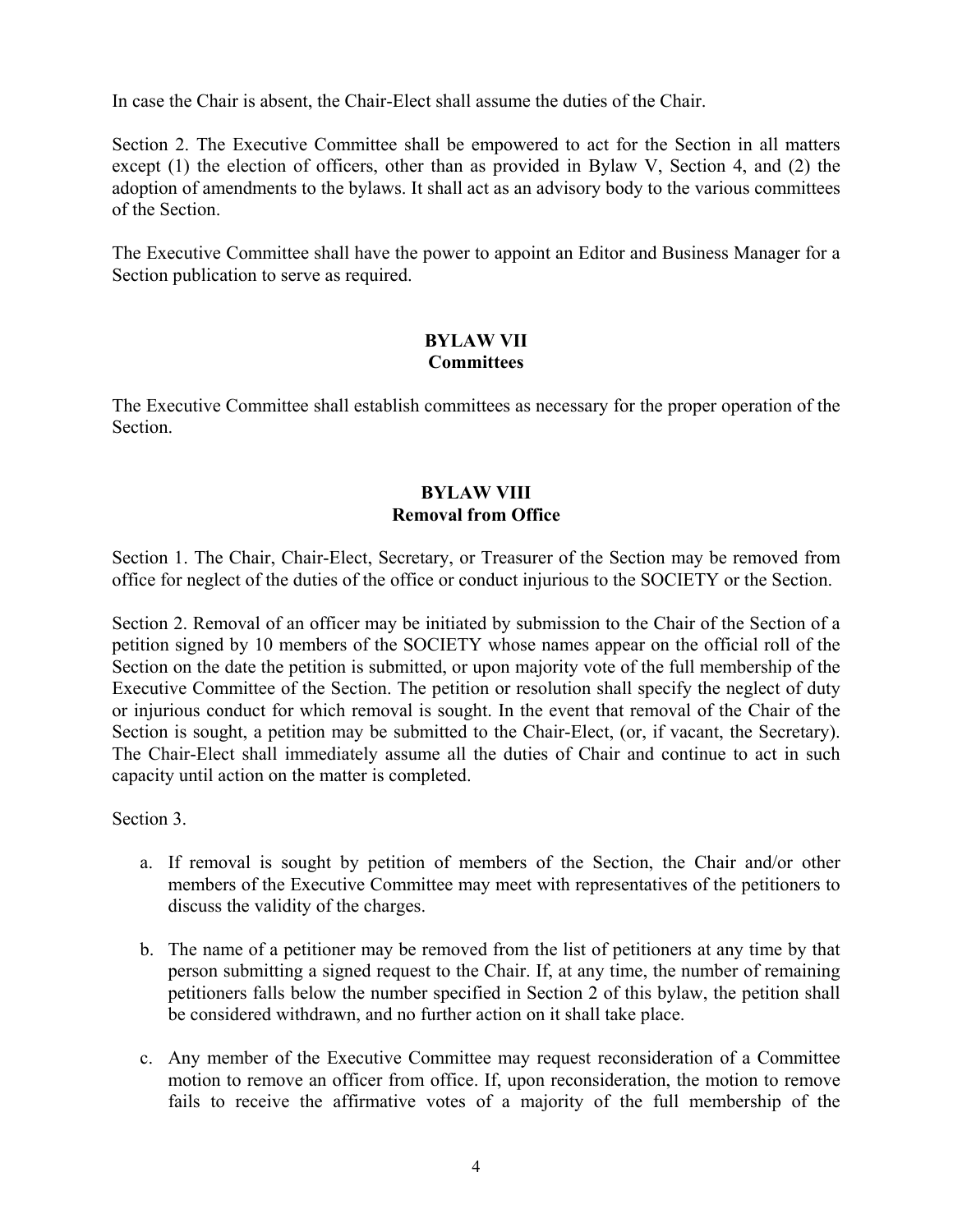Committee, the motion shall be considered withdrawn, and no further action on it shall take place.

Section 4.

- a. If a valid petition to remove from office is received and has not been withdrawn or an Executive Committee motion to remove from office has passed and has not subsequently failed upon reconsideration, the Chair shall, within ten days, inform the officer whose removal is sought in writing of the action and the stated reasons therefor. The Chair shall make all reasonable efforts to inform the officer. However, if the officer cannot be located or refuses contact, the intent of this subsection shall be satisfied by mailing a certified letter containing a statement of the proposed action and the stated reasons to the officer at the address shown on the official SOCIETY membership rolls.
- b. The officer whose removal is sought shall have three options: (1) The officer may resign; (2) The officer may present written responses to the charges within thirty days of receipt of the statement; (3) The officer may choose not to respond and thus forfeit the office.
- c. If removal from office is sought by vote of the Executive Committee, the Chair shall place the matter on the agenda of the next meeting of the Executive Committee, or may call a special meeting of the Executive Committee. In any event, a meeting of the Executive Committee shall be called for a date no later than sixty days after the date of the original vote of the Executive Committee. Any written answer to the charges received from the officer shall be included in the agenda for the meeting. The officer shall be informed of the time and place of the meeting at least fourteen days in advance, and shall have the right to address the meeting, or to submit a written statement for consideration. The officer shall also have the right to be present when any persons other than members of the Executive Committee, national officers of the SOCIETY and counsel are present, and to present rebuttal testimony in the event that any witnesses are called. The motion to remove from office shall then be presented to the Executive Committee again. If the motion to remove fails to receive the affirmative votes of a majority of the full membership of the Committee, the motion shall be considered withdrawn, and no further action on it shall take place.

Section 5. If the procedural steps of informing the accused as detailed in this bylaw have been carried out, and the petition or motion for removal from office has not been withdrawn, the Chair shall arrange without delay for a vote by the members appearing on the official roll of the Section. There shall be included with the ballot, a statement of the neglect of duty or injurious conduct on the basis of which the removal is sought. The officer shall have the right to have included with the ballot, on an equal basis, a reasonable length statement answering the charges. Voting shall be carried out in accordance with the procedures for election of officers in these bylaws. A majority vote is required for removal. Members of the Section shall be informed of the result of the vote, and the vacancy filled in accordance with the provisions in these bylaws for filling vacancies in offices.

Section 6. An officer removed from office under the provisions of this bylaw may appeal any alleged procedural or voting irregularities to the Council Committee on Nominations and Elections as provided for in the Bylaws of the SOCIETY.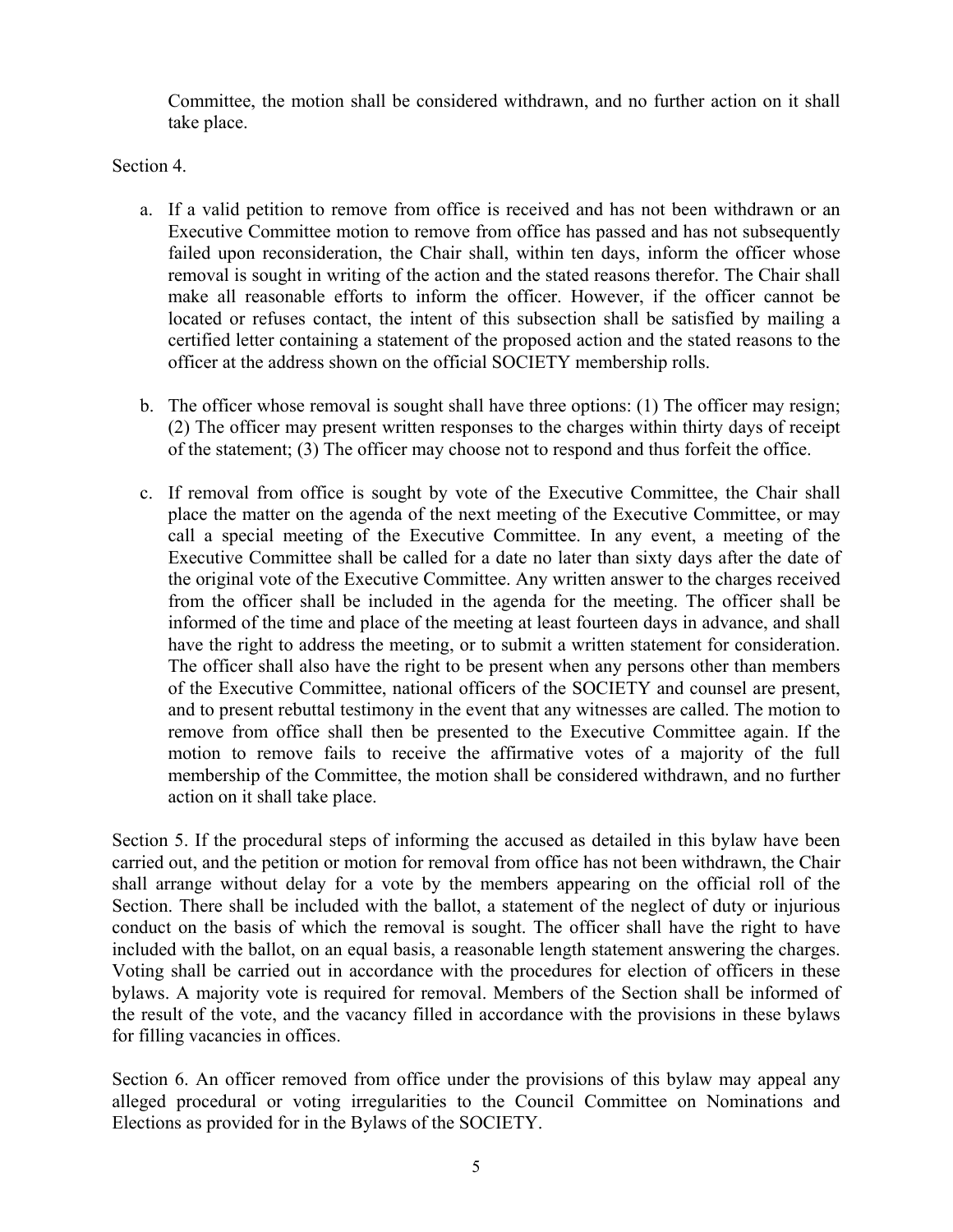## **BYLAW IX Meetings**

Section 1. The Section shall hold regular meetings at places and times designated by the Executive Committee.

Section 2. The Section may have special business meetings upon the written request of a majority of the Executive Committee or upon the written request of 10 members. Such request shall be in the hands of the Secretary at least ten days before the date requested for the meeting and shall state the exact nature of the business intended to be transacted. The Secretary shall notify the membership. No other business shall transpire at such meetings.

Section 3. Due notice of all meetings shall be sent to each member and affiliate of the Section. A quorum for the transaction of business at a Section meeting shall consist of 15 members of the Section. No business shall be conducted in the absence of a quorum.

Section 4. The Executive Committee shall meet upon due notice to its members at the call of the Chair or at the request of a majority of the members of the Committee. In the absence of a quorum, which shall be a majority of the members of the Executive Committee, called meetings of the Executive Committee shall adjourn to a stated date.

Section 5. The parliamentary procedure for all Section meetings, except as specifically provided in these bylaws, shall be subject to the latest edition of *Robert's Rules of Order Newly Revised*.

### **BYLAW X Dues**

Section 1. All members and assigned Society Affiliates of the Section may be requested to pay voluntarily such annual Local Section dues as may be set by the Executive Committee.

Section 2. The annual dues of Local Section Affiliates shall be set by the Executive Committee in accordance with the Constitution and Bylaws of the SOCIETY. Failure to pay such dues for the current year shall terminate the affiliation.

## **BYLAW XI Amendments to the Bylaws**

Section 1. Any proposed amendment or amendments to the bylaws may be presented by submitting the amendment in written form, signed by not fewer than five members of the Section, to the Secretary of the Section.

Section 2. Using procedures in conformity with the procedures in these bylaws for election of officers, the proposed amendments shall be submitted to the membership for a vote. The ballot materials shall include both the current and amended language, together with an explanation of